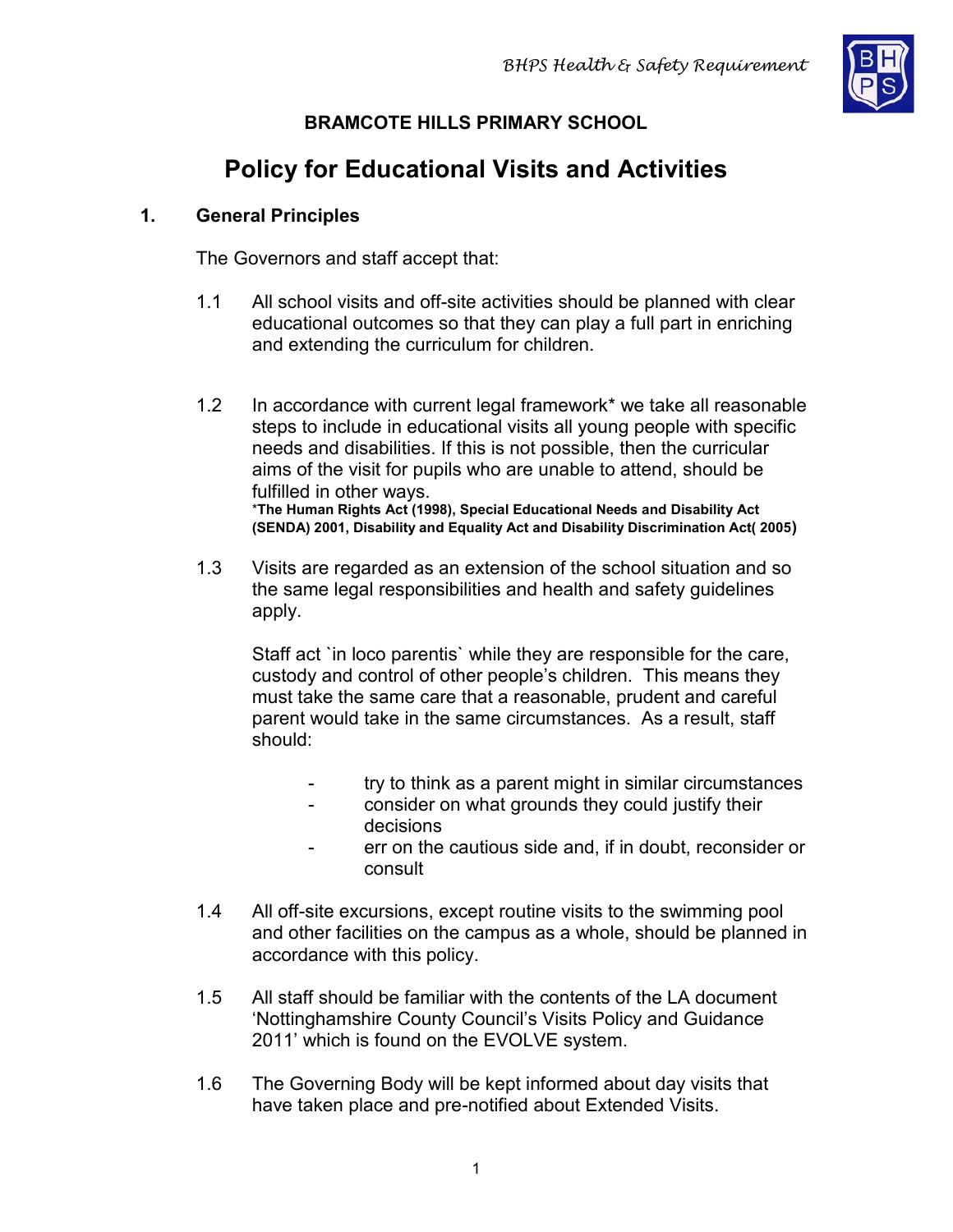

# **2. Preparing for a Visit**

- 2.1 Where practicable, off-site educational visits should be included in the termly forecasts. In all cases, teachers should ensure that the visit will contribute to the overall curriculum for the year group(s).
- 2.2 The Head Teacher retains overall responsibility for off-site visits and should be consulted as early as possible as to whether or not a visit may take place. Early discussions should concern possible venue, dates, mode of transport and likely staffing, costs and activities.
- 2.3 The Head Teacher will be supported in the decision making process by the Visits Co-ordinator who should be consulted by the visit leader before any arrangements are confirmed.
- 2.4 Each off-site visit must have a visit leader who will be responsible for completing a pre visit BHPS visit approval form, complete the online planning and approval system (EVOLVE) and relevant risk assessments and for managing the visit as a whole. The Head Teacher and Visits Coordinator (VC) must be satisfied that the teacher is experienced and confident enough to manage the visit. It is recommended that a Deputy Teacher-in-Charge also be identified. In the case of local visits such as walks around the local area or nearby sporting fixtures the BHPS Local Visit Form and Local Educational Visits Risk assessments will be completed.
- 2.5 Following detailed planning, a BHPS Visit Approval Form must be submitted to the Head Teacher and VC to approve the arrangements *before* parents are informed of the visit. A file on the visit will be opened by office staff including a copy of the form. The visit leader must use the BHPS Visit Guidance Form to ensure that all aspects of planning and visits procedure have been completed. All visits, day visits and those involving overnight accommodation, adventure activities or high risk environments also require completion of details using the LA online planning and approval system (EVOLVE.) Approval for residential and high risk visits will now be sent to the Head and VC by e-mail notification.
- 2.6 There is no requirement for programme details, provider assurance forms to be sent to the LA for approval purposes now. However they should be in place and considered suitable by the Head and VC. The Provider Assurance checklist is a useful tool to use to check suitability.
- 2.7 It is a requirement that Risk Assessments be carried out for each school visit. Generic risk assessments are in place for visits which are regularly made. Teachers must check that these cover all activities to be undertaken on their visit , add the relevant risk assessment numbers to the EVOLVE form and print a copy of all relevant risk assessments and sign alongside the Head teacher when satisfied that all risk factors have been considered and suitable control measures are in place. A specific school risk assessment must be completed to demonstrate consideration for individual medical, behavioural and social needs.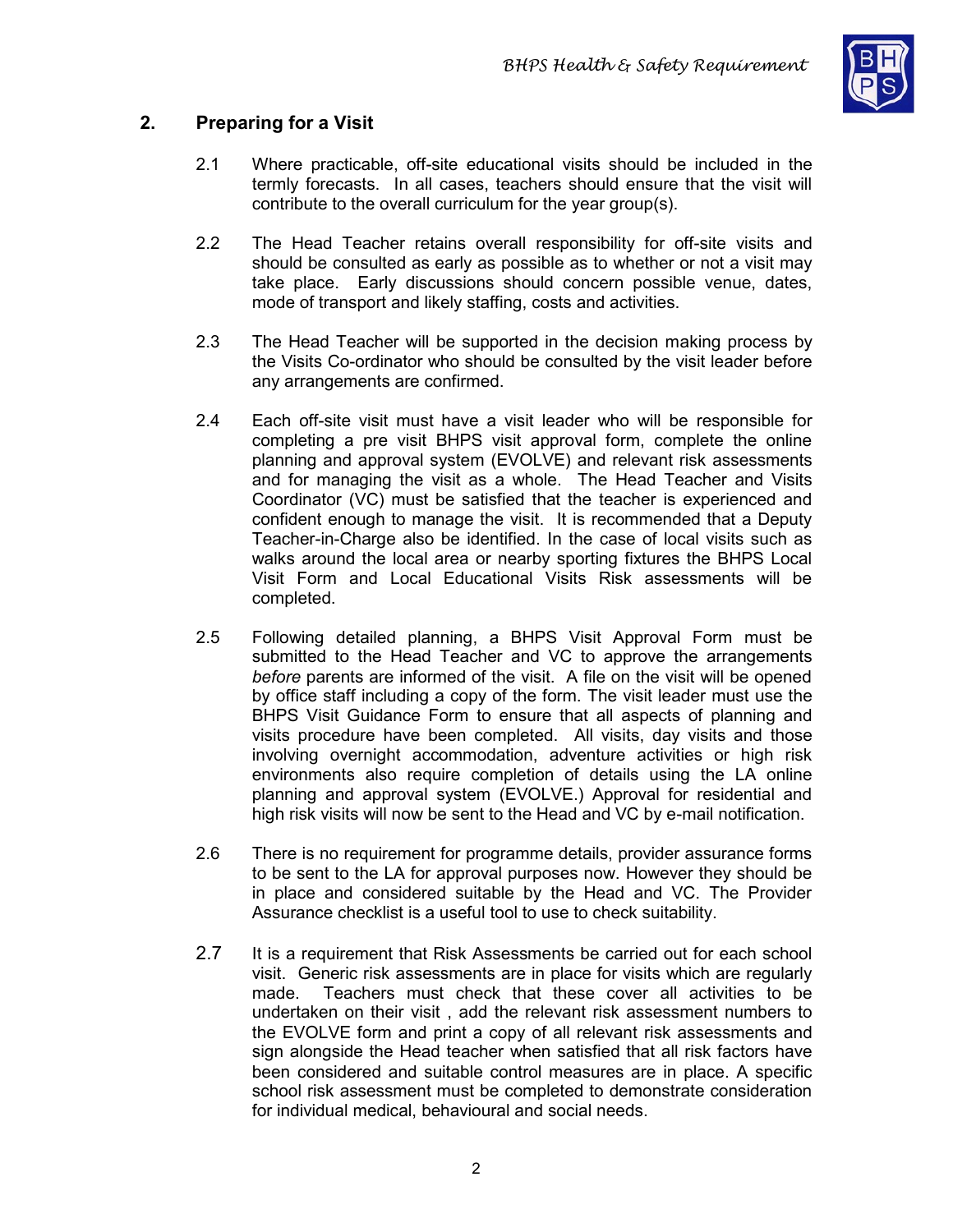

# **3. Planning Considerations**

#### **3.1 Locations**

Careful consideration should be given to the balance between travelling time and the benefits of a particular location. Day visits should not normally involve a journey time in excess of one hour.

#### **3.2 Advice**

When a visit involves adventure activities or an outdoor environment which is new to the school VC's should consult the Outdoor Education Adviser early in the planning process.

#### **3.3 Prior Visits**

Preparatory visits should be undertaken whenever possible to assess potential hazards as well as maximise the learning opportunities. Teachers should avoid making assumptions from previous visits. Costs incurred may be incorporated into the overall budget.

Some Nottinghamshire Environmental Centres require that staff leading visits attend a training event prior to their first visit.

#### **3.4 Supervision**

Those accepting responsibility for supervision are effectively on duty continuously. A clear structure for the adequate supervision of pupils must be in place at all times. Teachers, non-teaching staff, parents and other adults may all be helpful but their roles and responsibilities should be clearly defined. Proper instructions and pupil lists should be provided and the teacher(s) must retain overall responsibility for supervision. Clear arrangements must be in place for when the pupils return home at the end of the visit. Supervising adults must sign the additional adults form to show an acknowledgement of the risk factors and control measures in place during the visit.

#### **3.5 Supervision Ratios**

- 3.5.1 A minimum of one teacher and one other adult should accompany any visit.
- 3.5.2 A ratio of one teacher to 20 pupils should not normally be exceeded. However, the Head Teacher may use discretion to include other school staff (teaching assistants) to fulfil the same supervisory role as teachers. Other adults, including parents, should be used to enhance the overall adult/pupil ratios. All parents accompanying children must register as a Parent Helper by completing a registration form. This ensures that `standard` police checks are made. For residential visits time must be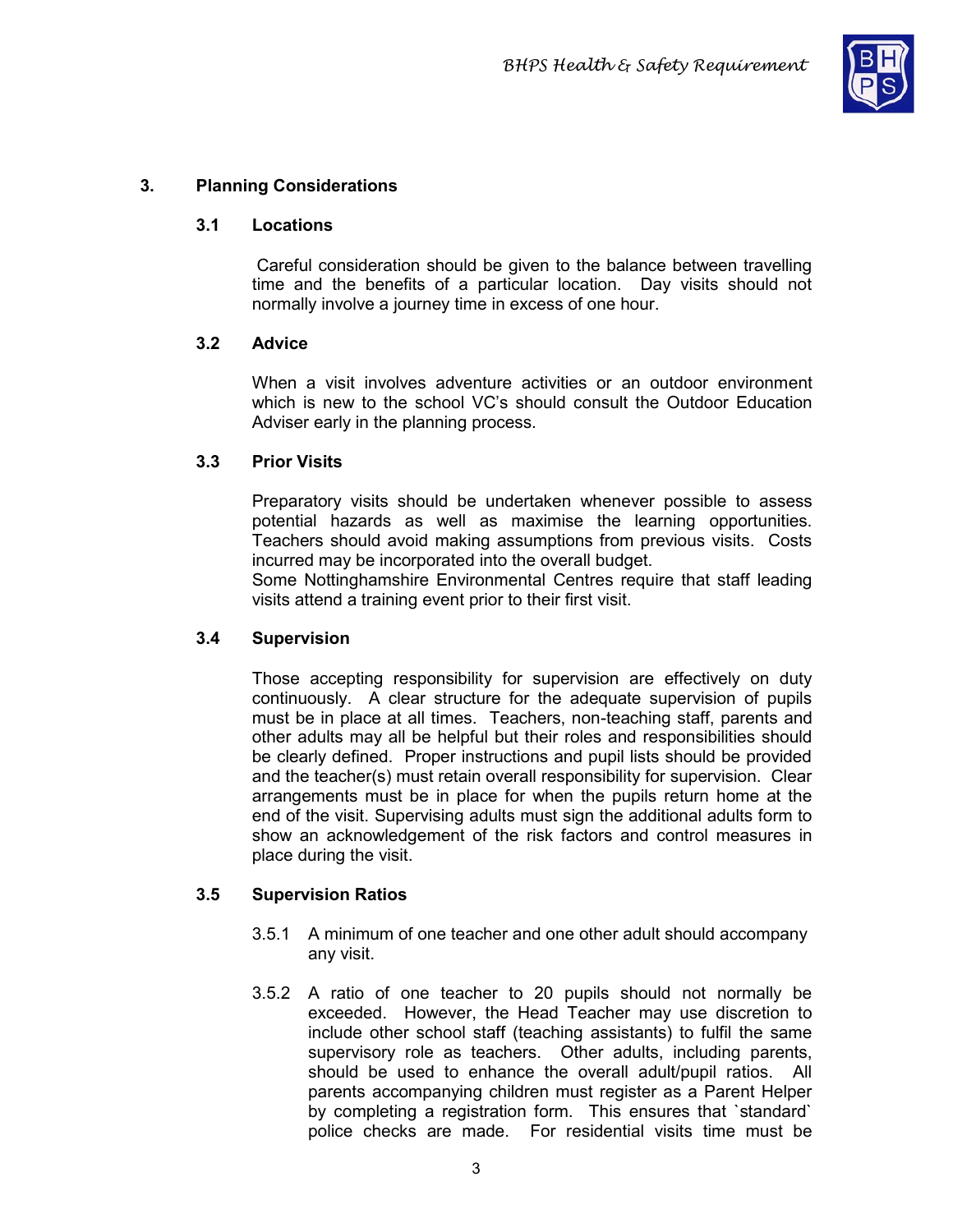

allowed for the `enhanced` Criminal Record Bureau Check to be carried out.

- 3.5.3 The teacher: pupil and adult: pupil ratio must be approved by the Head Teacher and VC bearing in mind the following factors:
	- the age of the children
	- the medical or behavioural needs of the children
	- the nature and duration of the visit
	- the experience of the teachers and adults
	- any potential hazards and the nature of the planned activities
	- the number of adults provided by the centre to be visited
- 3.5.4 As a general guide
	- Most visits involving Years F, 1 & 2 would probably require a ratio of 1 adult: 5/6 pupils
	- Most visits involving Year 3 would probably require a ratio of one adult: 6-10 pupils
	- Most visits involving Years 4 6 would probably require a ratio of 1 adult: 10/12 pupils

# **3.6 Transport Arrangements**

- 3.6.1 Teachers and others planning to use their own cars for transporting children on visits must check with their insurers that they are fully covered for such use. Seat belts and lap belts should be used by all children with a preference being given to using the rear seats. Parents must complete a form confirming that their insurance is appropriate.
- 3.6.2 Transport for school visits may involve double-deck buses, coaches and mini-buses. Seat belts (or lap belts) are required on all mini-buses and coaches booked by the school and must be used by children. One person per seat is the maximum allowed.
- 3.6.3 Double-deck buses do not require seat belts but may be used for school trips involving short distances. For school trips involving long distance travel on motorways or other high speed roads, only buses fitted with seat belts or lap belts should be hired.

# **3.7 Preparing the pupils**

3.7.1 Children should be well prepared for any off-site visit with clear links to the curriculum before and after the trip. A full briefing on the programme, the itinerary and the activities should take place together with any safety briefing. When on the visit, rendezvous points and times should be established and adhered to, and pupils told what to do if separated from the group.

Letters of thanks may be appropriate after the visit.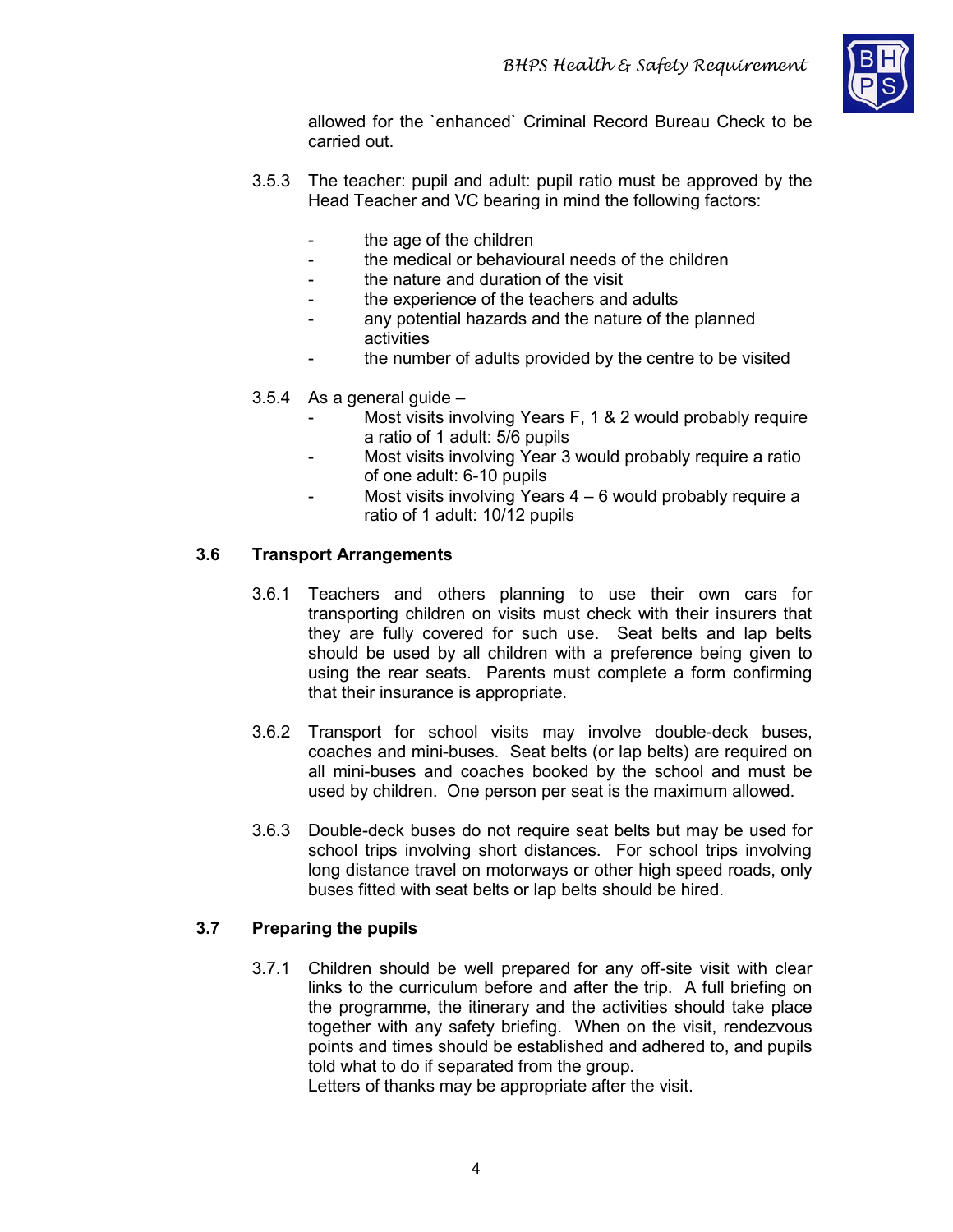

- 3.7.2 Children should know which adult(s) they will be working with during the visit.
- 3.7.3 Expectations of children's behaviour should be high and the school code of conduct should apply at all times. Uniform should usually be worn unless the proposed activities require more appropriate clothing.

#### **4. Informing Parents**

- 4.1 Parents should receive information about the proposed visit as soon as possible after the Head Teacher and VC have approved the arrangements set out on BHPS Visit Approval Form.
- 4.2 The letter to parents should state clearly:
	- the purpose of the visit
	- the proposed itinerary and activities
	- the date and times of departure and return
	- the transport arrangements
	- the meal requirements (including arrangements for ordering free school packed meals)
	- any pocket money limit
	- the staff involved
	- the recommended clothing, equipment and footwear
	- the arrangements for collecting children at the end of the visit
	- the level of voluntary contribution being sought
	- the following statement, or similar:

#### *We are seeking a voluntary contribution of £…towards the cost of the visit. No child will be excluded from the activity if parents are unable or unwilling to make a voluntary contribution. However, the visit is dependent on enough contributions being received.*

4.3 Specific, written parental consent must be obtained for each visit. Consent forms should be checked by the class teacher and handed in at the office on the day of the trip together with the BHPS Visits Form with final numbers included. The following is an example of a parental consent form which may be added at the bottom of the letter:

| <b>Year Group/ Visit Location/ Date</b>                                                                                                                                                                                                                                                                                  |  |
|--------------------------------------------------------------------------------------------------------------------------------------------------------------------------------------------------------------------------------------------------------------------------------------------------------------------------|--|
|                                                                                                                                                                                                                                                                                                                          |  |
| *I give permission for my child to go on the above trip<br>*I enclose a voluntary contribution of $\pounds$<br>(Correct money please or a cheque payable to Bramcote Hills Primary School in an<br>envelope clearly marked with name and class - thank you).<br>* I am unable/unwilling to make a voluntary contribution |  |
|                                                                                                                                                                                                                                                                                                                          |  |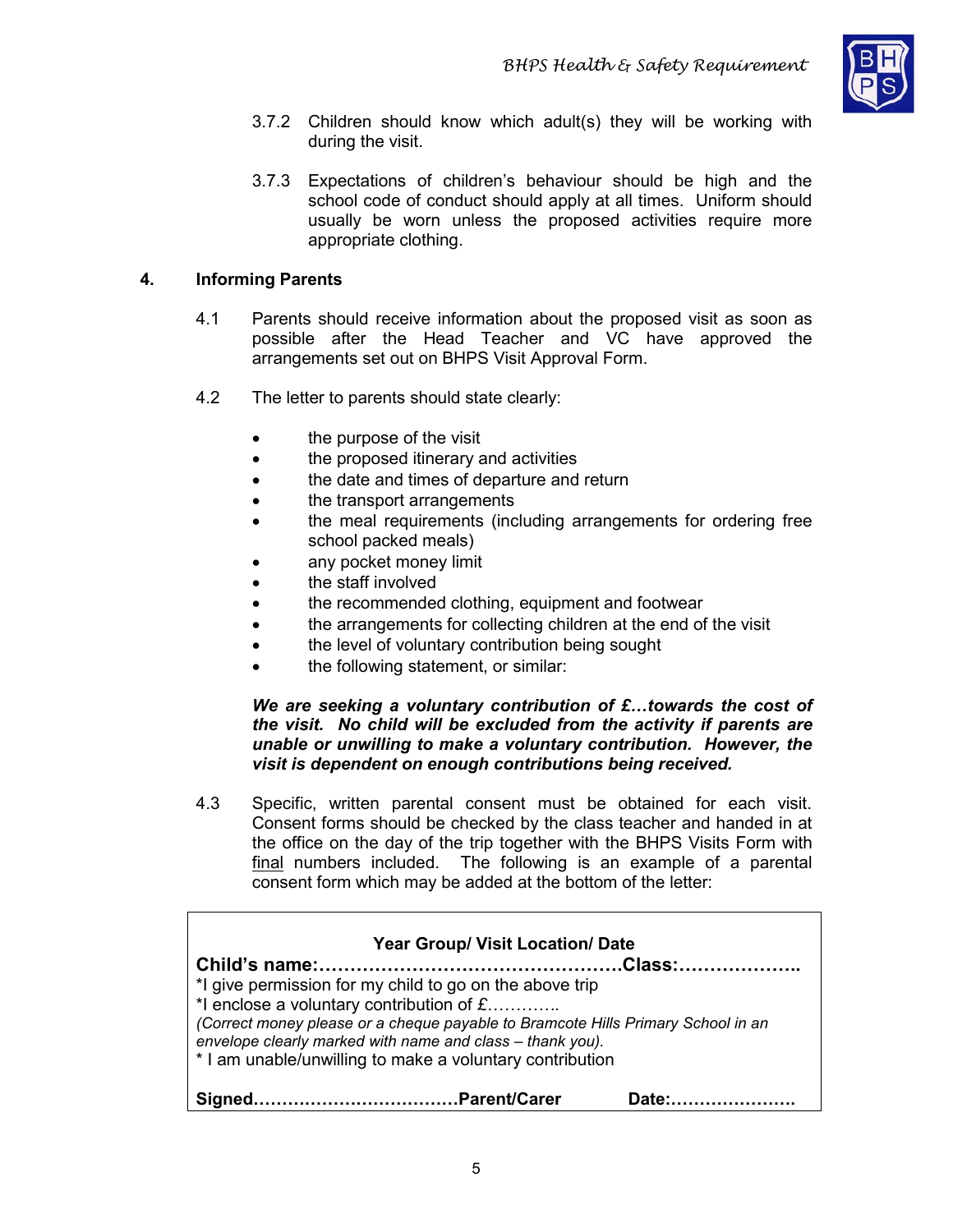

Examples of Visit Letters are available from the office.

#### 5. **First Aid and Emergencies**

- 5.1 An accurate list of everyone involved in a visit and Parental Consent Slips must be left at Reception prior to departure. For residential visits contact numbers for the adults' next of kin, visit leader, accommodation and/or tour operator should also be left.
- 5.2 A head count should be taken regularly identity labels or wrist bands may be helpful for younger children showing the school's name and contact point, but not including the child's name.
- 5.3 In case of emergency or likely travel delay, the school should be contacted as soon as possible to agree an action plan. In the case of visits which take place out of school hours, a member of staff will be designated as the school contact (usually the Head Teacher). At least one mobile phone will be assigned for use on the trip. The school holds a mobile phone to be used for tis purpose.) The cost of calls made on mobile, private or public phones will be reimbursed.
- 5.4 A First-Aid Kit should be taken on every off-site visit as provided by the appointed first-aider. Additional kits may be needed depending how the visit is organised. Wherever possible, every visit will include at least one adult who is responsible for and has a working knowledge of first-aid.
- 5.5 Any accidents should be recorded and reported following the usual procedures in school including informing parents as appropriate.
- 5.6 Any special medical requirements, including travel sickness, must be noted and the adult(s) in charge of the group aware of any special needs.

Specific arrangements must be in place for any child with a Health Care Plan.

- 5.7 To deal with possible travel sickness, teachers should take
	- supplies of paper towels
	- plastic container(s) and plastic bags
	- diluted antiseptic
	- spare clothing.
- 5.8 If any significant incidents occur during a visit this must be discussed with the VC after the visit and a copy of the significant incidents form completed.

#### 6. **Financial Procedures**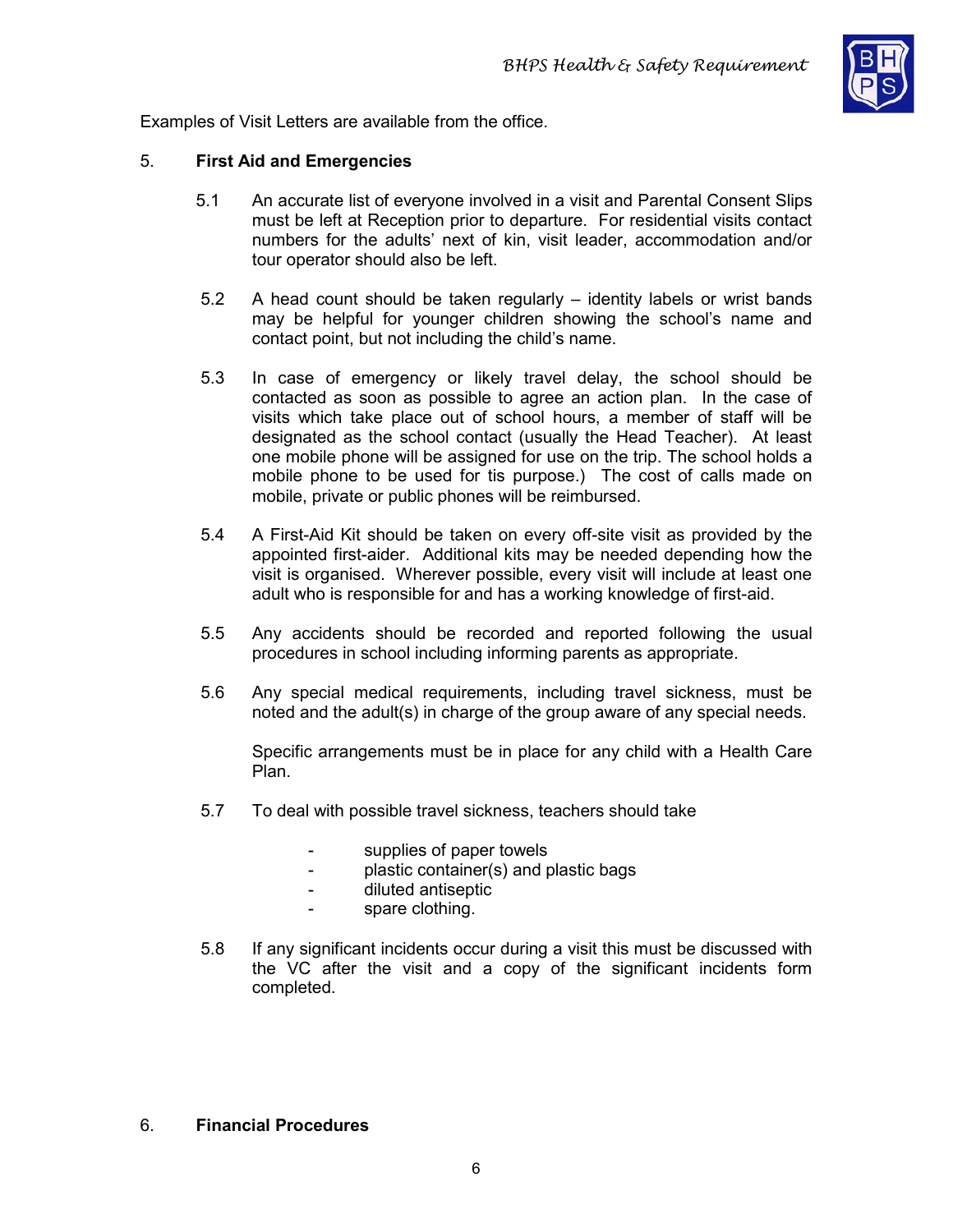

- 6.1 The costs of any proposed visit and the voluntary contribution to be requested from parents should be fully discussed with the Head Teacher.
- 6.2 A visits fund may be created within the School Fund to allow some agreed level of subsidy:
	- to support certain visits where the proposed voluntary contribution may be seen to be prohibitive
	- to support families on income support who are not able to make a contribution
	- to off-set the effects of some families choosing not to contribute towards the costs of a visit.

The Visits Fund may also receive income from visits where contributions exceeded costs and from specific fund raising income or donation.

- 6.3 The Governors' Charging and Remissions Policy (See Policies section of the Staffroom Server) must be adhered to. For visits taking place mainly in school time, only voluntary contributions may be sought. No child can be excluded from a visit if parents are unwilling or unable to make a contribution. Parents may request to see a breakdown of the costs of any visit and the voluntary contribution.
- 6.4 Staff may request a completed cheque to facilitate expenditure during the visit and, exceptionally, a cash advance signed and accounted for.
- 6.5 Participating staff will normally travel free. Contributions asked of parents and others taking part will need careful consideration at an early stage.
- 6.6 Collection of Monies

The following procedure has been agreed for the safe handling and recording of money sent in to school.

- i) When arrangements for a visit have been confirmed, the office will provide a list of children's names alphabetically on a `Summary of Collections` Sheet
- ii) Parents will be asked to send contributions in an envelope marked with the child's name, the visit and amount enclosed
- iii) On days when money is brought to school, the money and sheet should be delivered to Reception in a zip wallet by an adult
- iv) All money will be recorded and checked by office staff on the day it is collected and the wallet returned to the teacher so that any receipts may be given out to the children
- v) In the case of unavoidable absence, parents may request a refund of part or all of the contribution.
- 6.7 Visit Summary

A summary of the trip accounts will be drawn up by the office on the Visit Summary form. All receipts and supporting records will be retained for five years within the school fund accounts for the purposes of external audit.